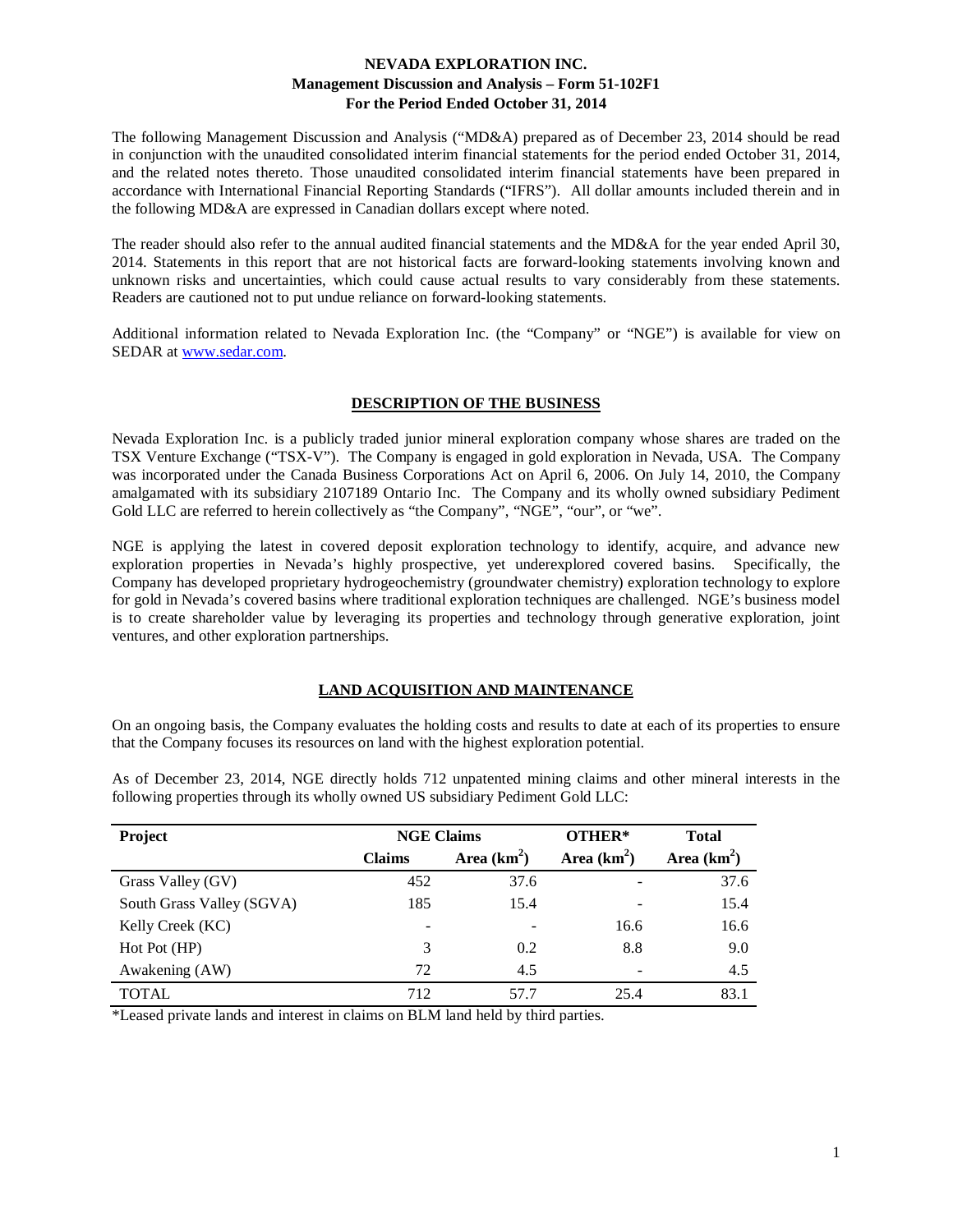## **EXPLORATION RISK MANAGEMENT STRATEGY**

NGE manages exploration risk by focusing exploration resources in specific, planned stages on each property. If the results from one stage are positive, then NGE allocates funds to the next stage. If at any stage, results are negative, NGE drops the property from further consideration. NGE's staged exploration strategy assures that properties showing positive results move aggressively through the exploration pipeline.

NGE's exploration stages include:

- − Hydrogeochemistry: NGE first uses its proprietary hydroprobe sampling technology to collect regularized hydrogeochemistry samples across areas already shown to be prospective based on samples collected from existing springs and wells. NGE uses the data to develop a computerized hydrogeochemistry model of each target.
- − Acquisition: NGE acquires the mineral rights covering prospective targets showing large areas of highly anomalous hydrogeochemistry. If a target of exploration interest is on BLM land that is open to location (available), NGE locates mineral claims. If a target lies on private land, NGE completes a title review to determine mineral title ownership, and then endeavours to negotiate an agreement with the owner.
- − Surface Geochemistry: NGE completes detailed soil, vegetation, and/or soil gas sampling across areas demonstrating prospective hydrogeochemistry to detect the possible vertical migration of gold and traceelements from the underlying bedrock into the soils above. The use of surface geochemistry allows NGE to confirm the presences of anomalous levels of gold and other trace elements in a secondary medium in addition to in the groundwater.
- − Gravity Geophysics: NGE uses detailed gravity geophysics to provide valuable information about the depth to bedrock across a property. Gravity data can suggest areas of strong changes in the relief or composition of the underlying bedrock, which can be indicative of underlying fault zones and alteration that often control the location of gold mineralization.
- − Air Magnetics: NGE uses detailed air magnetic geophysics to provide information on the locations and types of rocks, fault zones, and hydrothermal alteration that generally accompany large gold deposits.
- − Seismic Geophysics: NGE uses seismic geophysics, where appropriate, to identify deep-seated, steeply-dipping fault zones that can be projected into the near surface environment. Major, high-angle structures are important since they provide a potential conduit or 'plumbing' system for potential gold-bearing, hydrothermal fluids to access near-surface areas and deposit gold.

Drilling: where properties successfully pass through the above exploration stages, NGE uses drilling to test for: (1) shallow bedrock (< 1,000ft beneath the surface); (2) structures or faults in bedrock that may source potential mineralization; (3) bedrock that has been altered by hydrothermal fluids; (4) anomalous concentrations of gold and associated trace-elements in bedrock; and (5) sufficiently sized target to reasonably contain an economic resource. NGE evaluates drilling results based on these criteria to determine whether or not to continue to maintain each property and commit further exploration expenditures towards them.

### **MINERAL EXPLORATION PROPERTIES**

*Grass Valley (GV)*

The Grass Valley Project is located 90 km (55 miles) southwest of Carlin in Lander County, Nevada, along the western side of Grass Valley, approximately 16 kilometres (10 mi) south of Barrick Gold Corp.'s Cortez Pipeline property, one of the world's largest and lowest cost gold mines. The Company has a 100% interest in 452 claims  $(37.6 \text{ km}^2)$  at Grass Valley.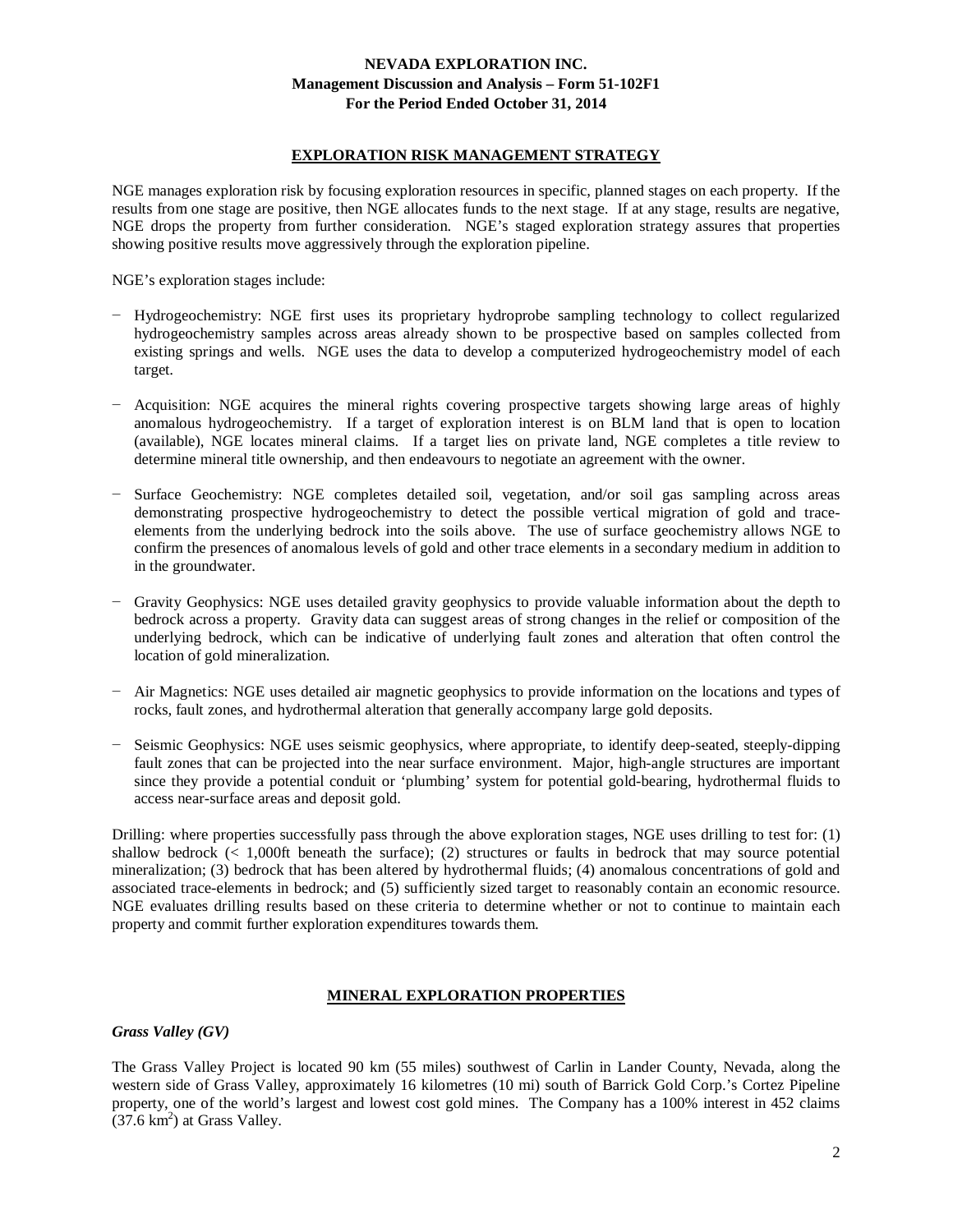The Grass Valley project was identified and acquired in 2012 as a result of a hydrogeochemistry sampling program completed as part of a generative Exploration Agreement with McEwen Mining Inc. For the first two years of the project McEwen Mining Inc. controlled the project and advanced it by: collecting rock, soil, and vegetation geochemistry samples; mapping the exposed range front geology in the context of the regionally important structural controls; completing a detailed gravity geophysics survey; acquiring and reprocessing historic seismic geophysical data; and drilling one stratigraphic test drill hole.

The combined exploration dataset has confirmed that this Project represents a compelling new gold exploration target with significant upside in a region of Nevada known for large, world class gold deposits.

In the summer of 2014, McEwen Mining Inc. elected to withdraw from the Exploration Agreement, and NGE now holds a 100% interest in the Project.

### *South Grass Valley (SGV)*

NGE established the South Grass Valley Project in 2013 by staking 185 unpatented mining claims (approx. 15.4 km<sup>2</sup>). The Project is located in Lander County, north-central Nevada, approximately 50 kilometres (32 miles) south southwest of Barrick Gold Corp.'s Cortez Pipeline property.

#### *Kelly Creek (KC)*

The Kelly Creek Project is located in Humboldt County, Nevada, approximately 40km north-northwest of Battle Mountain, Nevada. On January 1, 2009, the Company entered into a Mining Lease and Option to Purchase Agreement with Genesis Gold Corporation ("Genesis") to acquire a 100% interest of Genesis's Hot Pot Claims, which consist of 254 unpatented mineral claims (20.2km<sup>2</sup>). Under the Agreement, the Company is the Operator and has the option to purchase 100% of the Genesis claims for USD\$1,500,000, subject to a 1.5% Net Smelter Return Royalty ("Royalty"). The Company also has the option to purchase one half of the royalty (0.75%) for USD\$750,000.

The Kelly Creek project area is located in the prolific Kelly Creek Basin, between multi-million ounce gold deposits on the north (Twin Creeks, Getchell, Turquoise Ridge and Pinson) and south (Lone Tree, Marigold, Converse, Trenton Canyon and Copper Canyon). With the addition of Genesis's Hot Pot claims, NGE is now one of the largest property holders in the Kelly Creek Basin, along with Newmont Mining Corporation, which controls the majority of the alternating sections. However, despite its close proximity to world class gold deposits, the Kelly Creek project area has seen very limited historic exploration activity because the Basin's bedrock is largely covered by syn- to post-mineral volcanic units and post-mineral alluvium.

During 2007 and 2008, NGE completed a large scale reconnaissance hydrogeochemistry sampling program across the Kelly Creek Basin and successfully delineated a significant area of anomalous hydrogeochemistry similar to that surrounding the adjacent gold mines. A detailed gravity geophysical survey was completed in 2010 with positive results confirming the presence of shallow bedrock over the large area.

Kelly Creek sits adjacent to NGE's Hot Pot Project and has benefited from the updated and improved understanding of the district geologic controls provided by the Enexco drilling at Hot Pot. Combined with the hydrogeochemistry and gravity geophysics that NGE has collected, and the favorable regional, district and property scale lithology, structure and alteration, NGE believes that it has narrowed the area of exploration focus at Kelly Creek and confirmed the strong potential for covered gold mineralization. NGE is now looking for an exploration partner to work with at Kelly Creek, and expects the next phases of work at Kelly Creek to include detailed air magnetic geophysics, additional groundwater sampling, and seismic geophysics.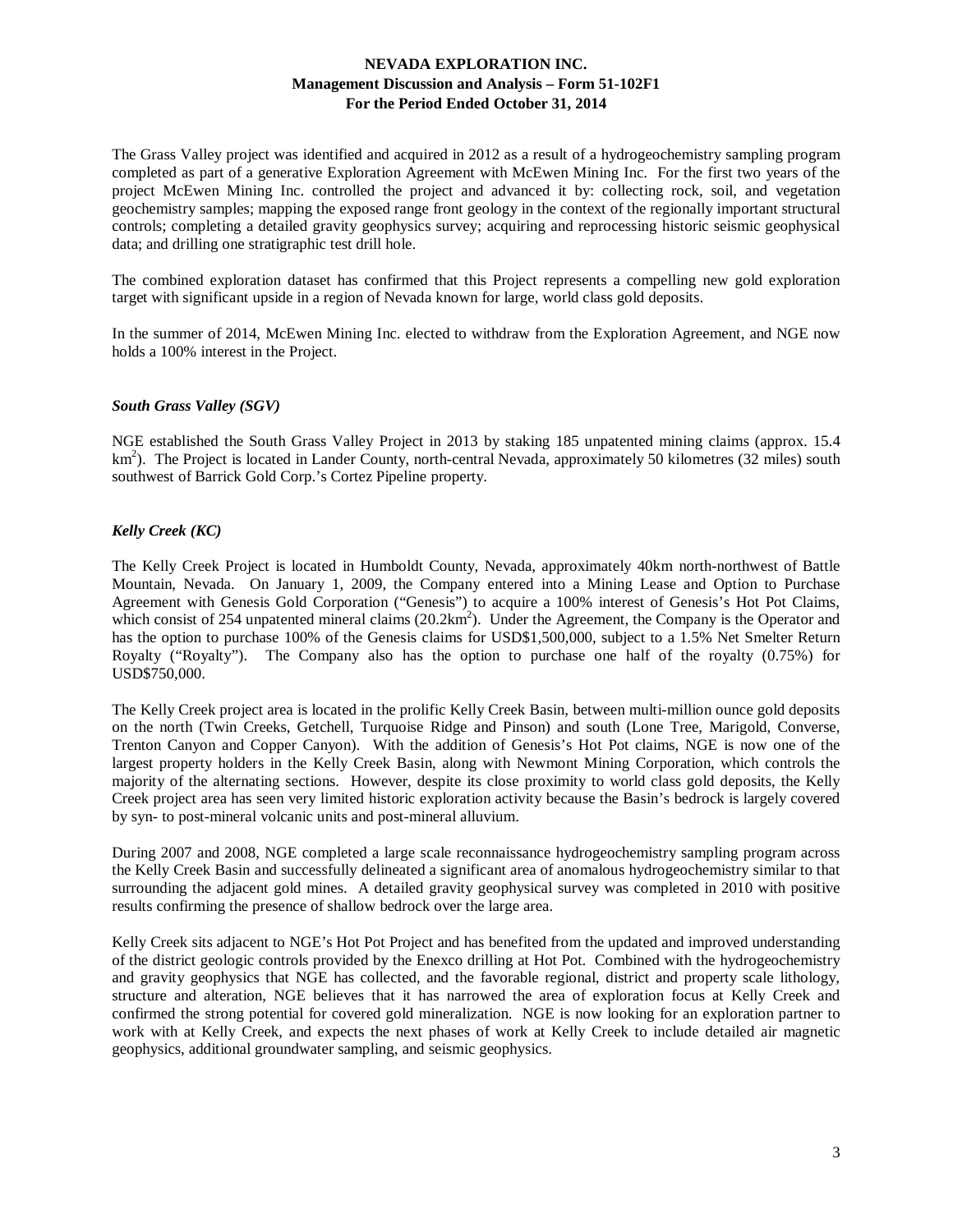### *Hot Pot (HP)*

In 2004, NGE's regional reconnaissance hydrogeochemistry program identified a prospective exploration target near Hot Pot in Humboldt County, Nevada, approximately 30km northwest of Battle Mountain, Nevada. Regional gravity data suggested that the Hot Pot area is underlain by a bedrock high covered by a thin layer of sand & gravel.

On September 16, 2005, the Company entered into a 10 year Mining Lease Agreement on  $8.8 \text{km}^2$  at Hot Project, subject to a 3% NSR to the land owner. The Company also controls 3 claims at Hot Pot (20 hectares). The lands within the Mining Lease Agreement and the 6 claims are subject to a 1.25% NSR to Royal Gold, Inc.

In 2005, nine RC drill holes were completed at Hot Pot to depths ranging from 92m (300ft) to 190m (620ft) for a total of 1,195m (3,900ft). The widely-spaced, shallow holes confirmed bedrock to range in depth from 33m (110ft) to 112m (370ft). The bedrock was hydrothermally altered and contained anomalous gold and trace elements similar to that associated with the Lone Tree gold mine. The drilling also confirmed and enlarged the area of anomalous hydrogeochemistry.

In 2007, NGE used its hydroprobe equipment to complete a detailed hydrogeochemistry survey at Hot Pot on a 400m (1/4 mi) grid. The resulting dataset showed highly anomalous gold and trace elements chemistry and further expanded the area of exploration interest. Additionally, in 2007, NGE completed two seismic geophysical lines, which identified several deep, north-trending, steeply-dipping fault zones. In 2008, NGE completed a detailed gravity geophysical survey, which successfully mapped the relative depth to the underlying bedrock by measuring the density contrast between 200m sampling points. The gravity survey delineated sharp changes in the slope of the bedrock that coincided with the fault zones identified by seismic geophysics.

In 2008, NGE completed 10 vertical, RC drill holes to test small segments of the steeply-dipping fault zones identified by the 2007 seismic and gravity geophysics. Three vertical holes were spaced 100m (330ft) apart on each of three lines. The holes ranged in depth from 50m (165ft) to 175m (575ft) for a total of 1,085m (3,565ft). The shallow drill holes encountered hydrothermally altered bedrock containing anomalous gold and trace elements. Deeper, angle drill holes designed to cross cut the areas where the steeply-dipping fault zones had been projected were planned, but the drilling contractor was unable to complete the program.

Also in 2008, an energy company, with business interests separate from NGE, started a deep test drill hole on the Hot Pot property. In exchange for NGE's seismic data, NGE was granted access to drill cuttings from the 1,372m (4,500ft) drill hole. Significantly, the deep drill hole encountered hydrothermally-altered, Paleozic Rocks underlying the Hot Pot Project. Hydrothermal alteration includes carbon re-mobilization, local bleaching, clay, decalcification and secondary pyrite.

Although potentially economic quantities of gold mineralization have not yet been encountered at Hot Pot, drilling to date has been wide-spaced and could have easily missed the type of high-angle fault zones that control significant known gold mineralization elsewhere in the region. The widely-distributed, highly anomalous gold in groundwater together with the large area of hydrothermally-altered and geochemically anomalous bedrock strongly suggests that higher values for gold in bedrock than have been discovered to date may still be located nearby. The next step is more closely-spaced, shallow, vertical drill holes and/or deeper, angle holes targeted to intersect steeply-dipping, potentially ore-bearing fault zones and favourable bedrock units.

On September 16, 2009, the Company entered into an Exploration Agreement with International Enexco Ltd. ("Enexco") whereby Enexco can earn a 51% interest in the Hot Pot Property by drilling 6,000 meters (19,600ft) over three years, with the option to earn an additional 19%, for 70% total, by drilling another 3,000 meters (9,800ft) during the fourth year. On July 2, 2009, NGE announced that Enexco had begun drilling at Hot Pot.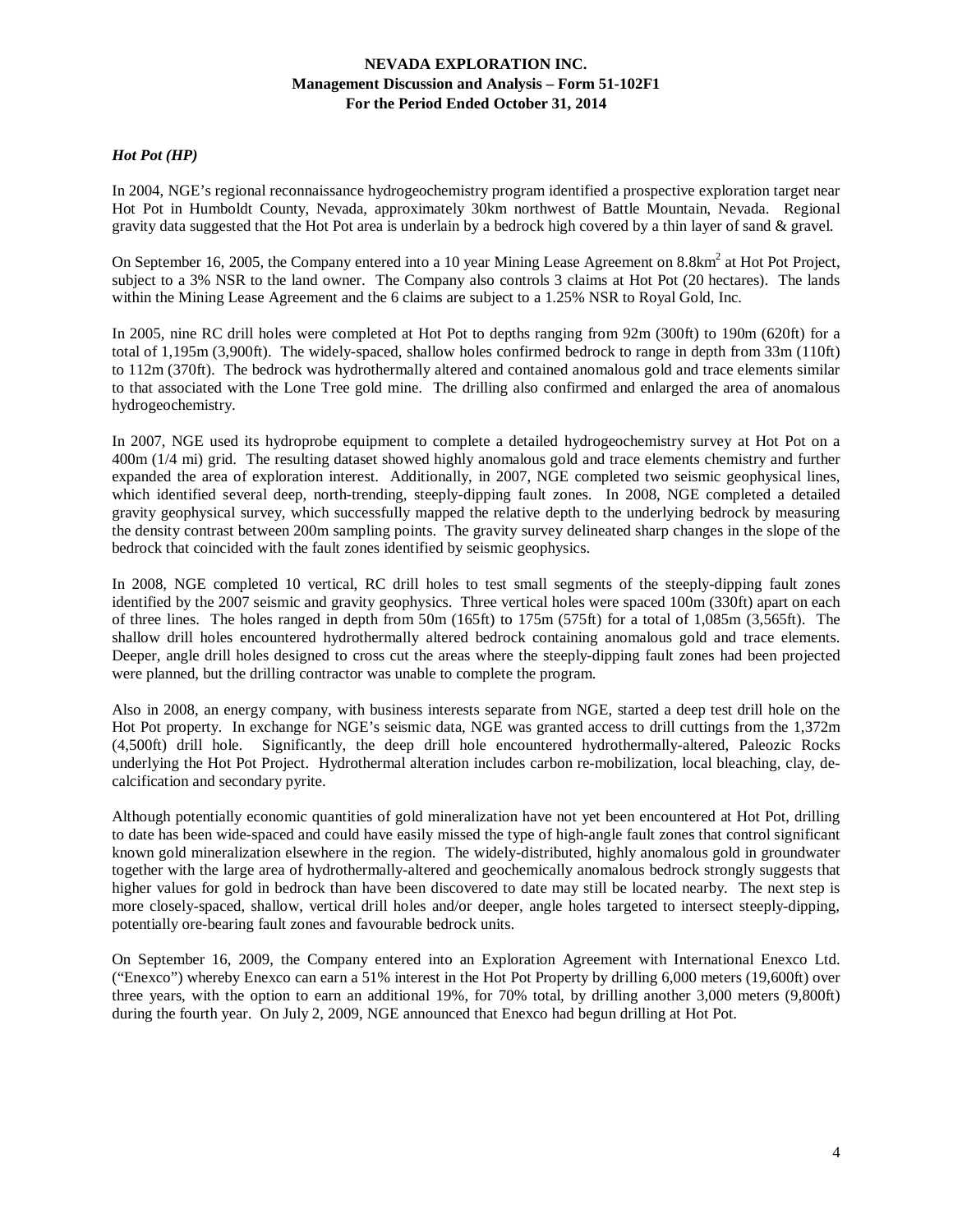In 2009 and early 2010, Enexco completed an 11 hole, 3,462 metre (11,360 ft) core drilling program at Hot Pot to collect stratigraphic information and test for mineralized structures beneath the alluvial cover. Enexco's drilling successfully encountered weak, but widespread anomalous gold values in all 11 holes. Importantly, the results showed that the anomalous gold values at Hot Pot are associated with increased copper values, an association that is related to ore-grade gold mineralization within the Marigold mine complex 9 km (6 miles) to the south-southwest. In addition, the results included anomalous silver concentrations, including one  $4.57$  metre (15 ft) interval averaging 15.5 gpt silver, as well as several other trace element distribution patterns indicative of a large hydrothermal system. Enexco engaged Doug McGibbon, an economic geologist with over 25 years of exploration experience in the Battle Mountain area and responsible for major discoveries at the Marigold and Pinson mines, to review the drilling results and the exploration data, and to put the Hot Pot property into regional context (taken from January 25, 2010, Enexco news release):

"Mr. McGibbon's study has confirmed that the hydrothermally altered and mineralized lithologies at Hot Pot are similar if not stratigraphically equivalent to those hosting orebodies at the Marigold mine. Although gold values only ranged up to 66 parts per billion, the mineralized zones encountered were up to 149 metres in length beneath overburden cover that was between 40 to 152 metres in all but two of the holes, with the spacing between holes still leaving sufficient room to host a significant gold deposit. Drilling also identified zones of oxidation to depths of 300 metres, significant intervals of brecciated material indicative of several major fault zones and an apparent horst block with similarities to the geologic setting at the Lone Tree mine. Structural analysis is currently under way, and additional geochemical and geophysical work are being considered to focus further drilling."

On August 16, 2011, NGE reported that Enexco withdrew from the Exploration Agreement at Hot Pot, and that as a result, Enexco retained no interest in the project. NGE has updated the exploration model for the project based on Enexco's drilling, and NGE believes that the combined dataset confirms that the project represents a compelling exploration target in an important part of Nevada.

### *Awakening (AW)*

The Awakening Project is located in Humboldt County, Nevada, approximately 50km north-northwest of Winnemucca, Nevada, and directly north of the Sleeper Gold Mine. The Company has a 100% interest in 72 claims  $(4.5 \text{ km}^2)$  at Awakening. The Awakening gold property is largely covered by syn- to post-mineral volcanic units and post-mineral alluvium and as a result, has seen little historic exploration activity. Projections of favourable lithology, structure, and alteration at regional, district and property scales suggest that potentially important goldsilver mineralization may be located within economic depths beneath the cover at Awakening.

In 2007 and 2008, NGE completed a detailed hydrogeochemistry program at Awakening. The groundwater samples contained high levels of gold and other trace elements in concentrations similar to those found at the adjacent Sleeper mine. During April and June, 2008, the Company's field crews completed soil sampling programs across the property and successfully confirmed the presence of anomalous gold and gold-related trace elements.

Also in 2008, NGE acquired approximately  $85 \text{km}^2$  (33mi<sup>2</sup>) of high quality gravity geophysics data and approximately 173 km<sup>2</sup> ( $67 \text{ m}^2$ ) of air magnetic data. The gravity geophysical survey was collected to delineate depth to metasedimentary and granitic bedrock, potential thickness of preserved rhyolitic volcanic rocks, and the location and orientation of prominent lithologic offsets that might be indicative of major fault zones. The detailed air magnetic survey was completed to be used in conjunction with the gravity data to define magnetically anomalous volcanic lithologies and zones of hydrothermal and/or structural magnetite destruction that might be indicative of major fault zones and possible hydrothermal alteration.

The results of the geochemistry and geophysical programs combined to improve NGE's exploration model and demonstrated that Awakening is a compelling target. In 2008, NGE commenced a Phase I RC drilling program at the Awakening property but drilling was suspended due to drilling difficulties.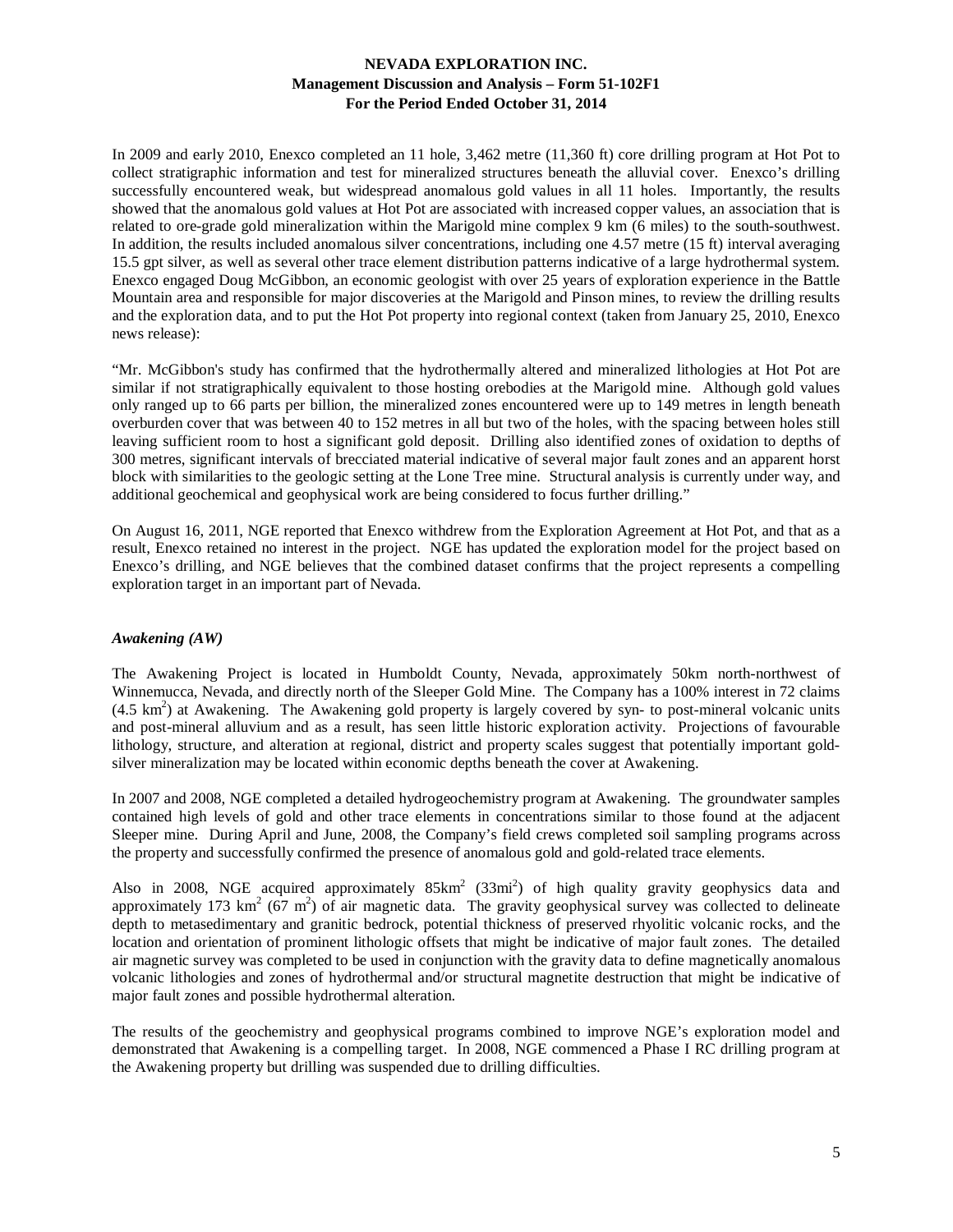During 2009, NGE completed detailed geologic mapping at a scale of 1:10,000 in the northern-most Slumbering Hills along the eastern edge of Awakening. In March, 2010, the Company completed a 258 page technical report summarizing all work completed on the property and began discussions with potential JV partners.

On June 4, 2010, Northgate Minerals Corp. ("Northgate") (TSX: NGX, NYSE Amex: NXG) and NGE announced the completion and execution of an Exploration and Option to Enter Joint Venture Agreement ("Agreement") on NGE's Awakening Gold Project ("Property"), in Humboldt County, Nevada. The Agreement granted Northgate the option to earn an initial 51% interest in the Property by spending USD\$4,100,000 in exploration and making additional cash payments totaling USD\$436,000 over five years. If Northgate completed the initial 51% earn-in, it had the option to earn an additional 14%, for a total of 65%, by completing a feasibility report on the Property.

During 2011, Northgate completed a seven hole core drilling program totalling 2,194 metres (7,198 feet). In January, 2011, Northgate was acquired by AuRico Gold Inc. ("AuRico"). AuRico indicated to NGE that Northgate's drilling results at Awakening were not encouraging enough to warrant AuRico's continuation of the Agreement, and during the year ended April 30, 2012, AuRico elected to terminate the Agreement. AuRico retains no interest in the project.

On July 1, 2008, the Company entered into a Mining Lease agreement with DIR Exploration Inc. on 15 claims (1.2km<sup>2</sup>) contained within NGE's larger claim block known as the Shine Claims. In early 2011, NGE completed a 10 hole, 1,573 metre (5,160 feet), Phase I drilling program on the Shine Claims. Based on the results of the drilling at the Shine Claims in the context of the other data collected elsewhere at the Awakening Project, the Company decided to focus its exploration on areas within the claims controlled directly by NGE; and accordingly, NGE terminated the Mining Lease on the Shine Claims during the year ended April 30, 2013.

NGE's management believes that the results of NGE's integrated exploration program at Awakening have delineated a focused pediment target along a structural zone extending north from Paramount Gold & Silver Corp.'s Sleeper Gold Project.

### *Fletcher Junction (FJ)*

The Fletcher Junction Project is located in Mineral County, Nevada, approximately 30km southwest of Hawthorne, Nevada. The Fletcher Junction Project was identified as part of NGE's ongoing hydrogeochemistry reconnaissance program.

NGE and an exploration partner advanced the Project by completing additional surface geochemistry, VTEM geophysics, and both reverse circulation and core drilling. The results confirmed the presence of a large, potentially, gold-bearing hydrothermal system, and have demonstrated the effectiveness of using groundwater chemistry to identify important, previously unknown gold exploration targets.

Unfortunately, while the Fletcher Junction Project contains large volumes of hydrothermally-altered volcanic rock reporting highly-anomalous gold-associated trace elements consistent in size, shape, and geology with the adjacent Aurora Mining District, the exploration dataset suggested that the primary zone of potential mineralization lies beneath a relatively deep layer of basalt, alluvium, and other material measuring approximately 600 metres (2,000 feet). At this depth, the economics of a deposit of this size become less attractive, and for this reason, in September 2014, NGE chose to stop advancing the Project in order to focus its resources on the projects demonstrating the highest potentials.

For a summary of NGE's property expenditures to date, please refer to Note 8 in the associated condensed consolidated interim financial statements.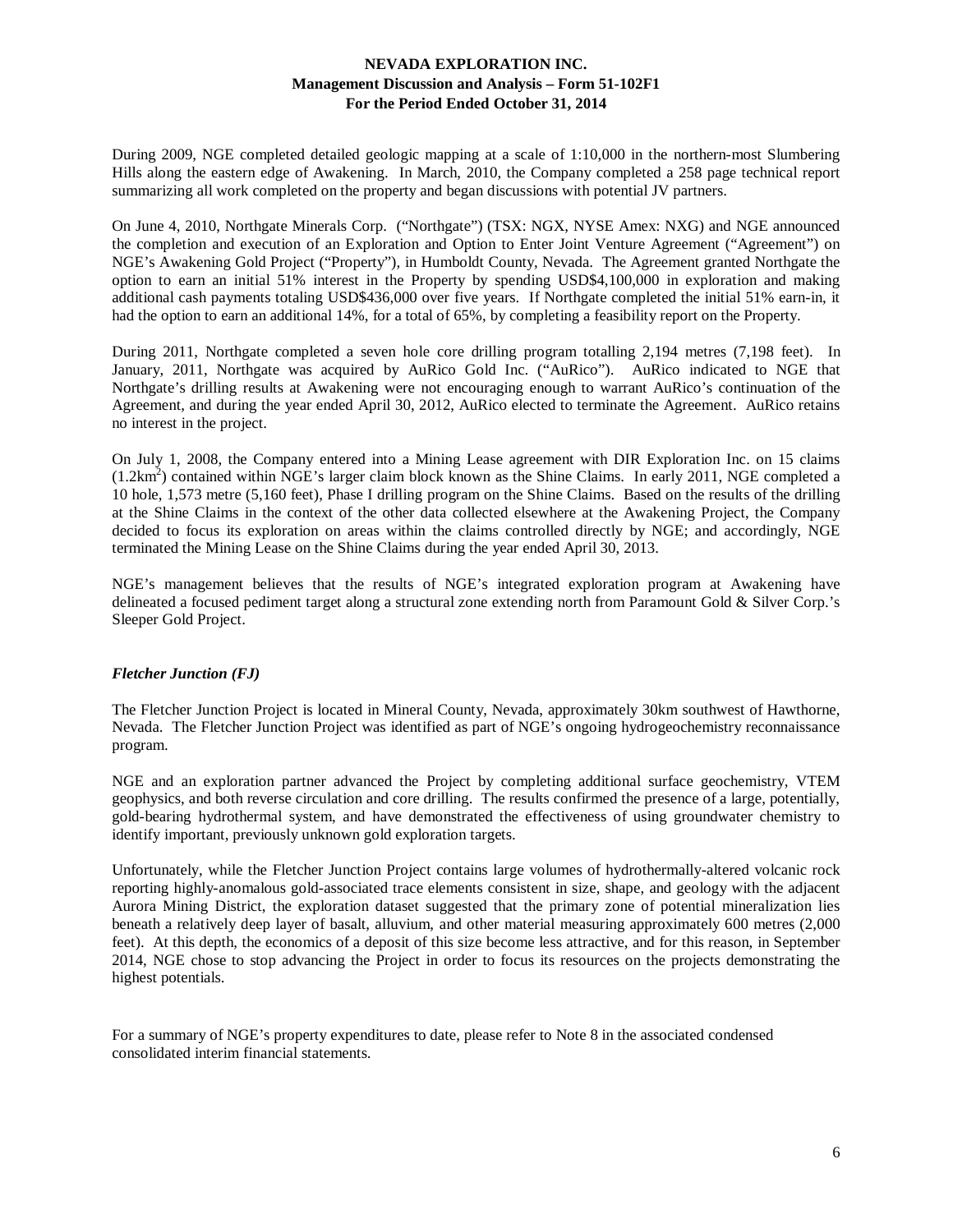### **RESULTS OF OPERATIONS**

#### *Operating Expenses*

During the period ended October 31, 2014, NGE's net losses were \$1,573,770 compared to \$2,976,858 for the period ended October 31, 2013. The significant decrease in net losses for the period ended October 31, 2014 was primarily as a result of a lower write-off of exploration and evaluation assets of \$1,349,346 (2013 - \$2,632,919).

General exploration costs during the period ended October 31, 2014, were \$1,209 compared to \$143,810 for the period ended October 31, 2013. The decrease is a result of decreased reconnaissance groundwater sampling during the period. Because the expenditures are not related to any specific property, they have been expensed.

Professional fees and consulting costs during the period ended October 31, 2014, were \$54,409 compared to \$74,931 for the period ended October 31, 2013. The decrease is primarily as a result of decreased accounting and filing fees during the period due to cost-saving initiatives of the Company.

Salaries and related expenses during the period ended October 31, 2014, were \$95,823 compared to \$202,838 for the period ended October 31, 2013. Included in salaries is compensation of key management personnel which is described below under the subheading "Key Management Compensation".

#### *Selected Annual Information*

The following table provides a brief summary of the Company's financial operations. For more detailed information, refer to the financial statements.

|                                  | Year Ended<br>April 30,<br>2014 | Year Ended<br>April 30,<br>2013 |   | Year Ended<br>April 30,<br>2012 |
|----------------------------------|---------------------------------|---------------------------------|---|---------------------------------|
| Total revenues                   | \$<br>259,065                   | \$<br>240,710                   | S | 543,971                         |
| Net loss                         | (3,532,587)                     | (821, 148)                      |   | (854,904)                       |
| Basic and diluted loss per share | (0.02)                          | (0.01)                          |   | (0.01)                          |
| Total assets                     | 4,637,976                       | 7,321,666                       |   | 7,076,791                       |
| Total long-term liabilities      | 35,870                          |                                 |   |                                 |

# *Summary of Quarterly Results*

|                                                                                                                | Three Month<br>Period Ended<br>October 31,<br>2014           |          | Three Month<br>Period Ended<br>July 31,<br>2014                               |               | Three Month<br>Period Ended<br>April 30,<br>2014            |          | Three Month<br>Period Ended<br>January 31,<br>2014        |
|----------------------------------------------------------------------------------------------------------------|--------------------------------------------------------------|----------|-------------------------------------------------------------------------------|---------------|-------------------------------------------------------------|----------|-----------------------------------------------------------|
| <b>Total assets</b><br>Exploration and evaluation assets<br>Working capital (deficiency)<br>Equity<br>Revenues | \$<br>3,424,458<br>3,207,458<br>(371, 244)<br>2,965,948<br>- | <b>S</b> | 3,260,932<br>2,993,997<br>(287, 926)<br>2,878,357<br>$\overline{\phantom{a}}$ | <sup>\$</sup> | 4,637,976<br>4,359,925<br>(235, 556)<br>4,320,680<br>15,477 | <b>S</b> | 4,781,464<br>4,410,525<br>(85,974)<br>4,559,258<br>40,195 |
| Net loss<br>Loss per share                                                                                     | (1,573,770)<br>(0.01)                                        |          | (1,445,829)<br>(0.01)                                                         |               | (400, 762)<br>(0.00)                                        |          | (154, 967)<br>(0.00)                                      |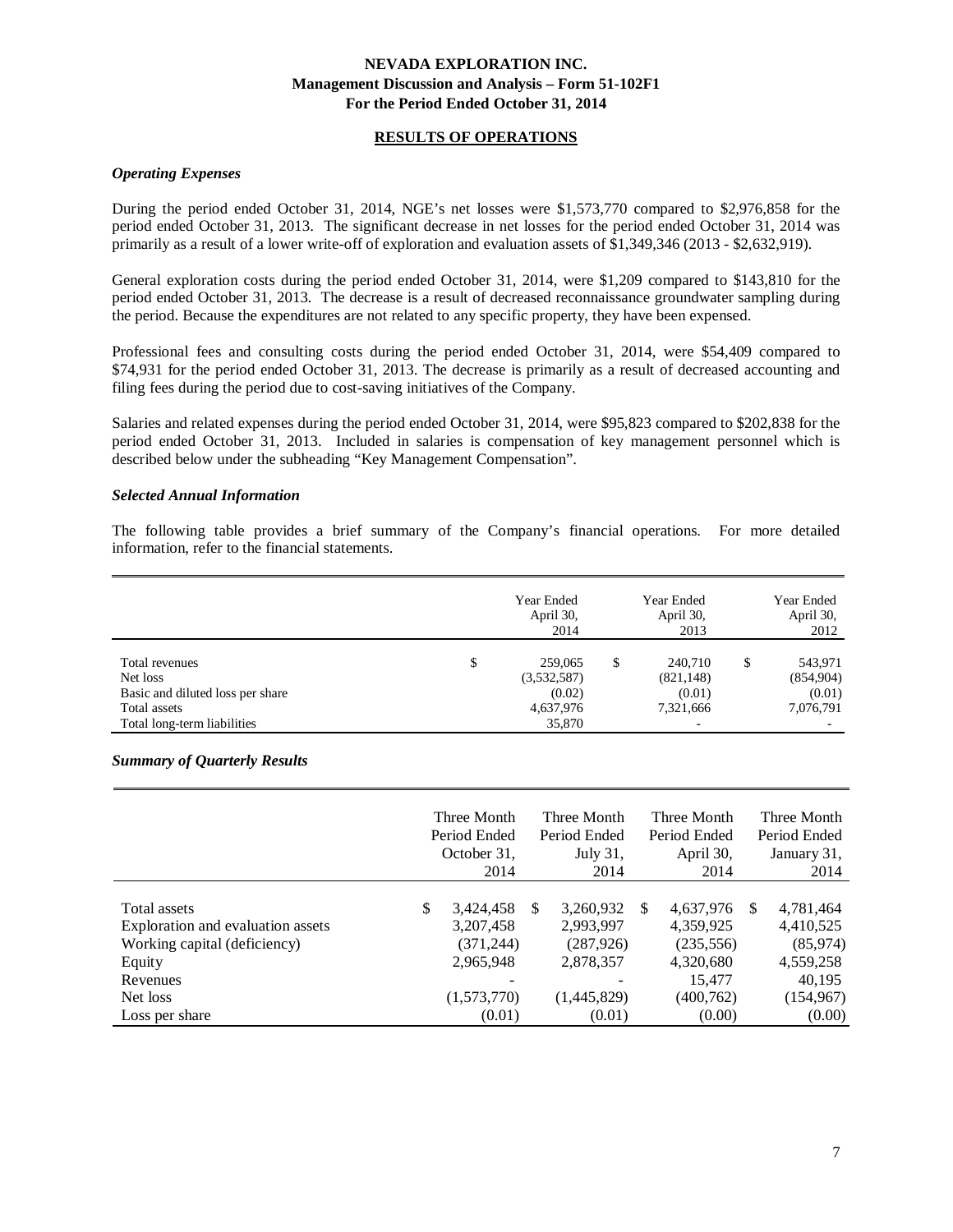|                                                                                                                          |               | Three Month<br>Period Ended<br>October 31,<br>2013                             |      | Three Month<br>Period Ended<br>July 31,<br>2013                            | Three Month<br>Period Ended<br>April 30,<br>2013                       |   | Three Month<br>Period Ended<br>January 31,<br>2013                               |
|--------------------------------------------------------------------------------------------------------------------------|---------------|--------------------------------------------------------------------------------|------|----------------------------------------------------------------------------|------------------------------------------------------------------------|---|----------------------------------------------------------------------------------|
| Total assets<br>Exploration and evaluation assets<br>Working capital<br>Equity<br>Revenues<br>Net loss<br>Loss per share | <sup>\$</sup> | 4,540,055<br>4,081,553<br>99,560<br>4,418,070<br>203,393<br>(75,018)<br>(0.00) | - \$ | 4,562,712 \$<br>3,904,561<br>295,558<br>4,435,798<br>(2,901,840)<br>(0.02) | 7,321,666<br>6,407,725<br>570,528<br>7,213,628<br>(222, 703)<br>(0.01) | S | 7,486,066<br>6,349,553<br>814,823<br>7,385,221<br>44,357<br>(262, 542)<br>(0.00) |

#### **ASSETS & LIABILITIES**

Deposits for land reclamation also add to the Company's asset base. Those deposits as at October 31, 2014 are \$21,622 (July 31, 2014 - \$75,821). These deposits (bonds) are required by the U.S Bureau of Land Management (BLM) and US Forest Service (USFS) to ensure that reclamation and clean-up work on NGE's properties will be completed to the satisfaction of the BLM and the USFS.

### **LIQUIDITY AND CAPITAL RESOURCES**

#### *Liquidity*

The Company has financed its operations primarily through the issuance of common shares. The Company continues to seek capital through various means including the issuance of equity and/or debt.

The financial statements have been prepared on a going concern basis which assumes that the Company will be able to realize its assets and discharge its liabilities in the normal course of business for the foreseeable future. The continuing operations of the Company are dependent upon its ability to continue to raise adequate financing.

Net cash used in operating activities for the period ended October 31, 2014 was \$71,598 compared to \$260,942 during the period ended October 31, 2013 and consists primarily of the operating loss and changes in non-cash working capital items.

Net cash used in investing activities for the period ended October 31, 2014 was \$116,088 compared to \$124,775 during the period ended October 31, 2013, and consists primarily of land holding and exploration expenditures.

Net cash provided by financing activities for the period ended October 31, 2014 was \$189,060 compared to Nil during the period ended October 31, 2013. The difference is attributable to private placement completed during the period ended October 31, 2014.

#### *Capital Resources*

During the period ended October 31, 2014, the Company completed the first tranche of its non-brokered private placement by issuing 2,830,100 units at a price of \$0.05 per unit, for gross proceeds of \$141,505. Each unit consists of one common share and one non-transferable common share purchase warrant entitling the holder to purchase one common share at an exercise price of \$0.05 for a period of three years. Fair value allocated in connection to these warrants was \$46,892. In connection with the private placement, the Company paid finders' fee of \$2,000 and issued 40,000 finders' warrants with a fair value of \$793.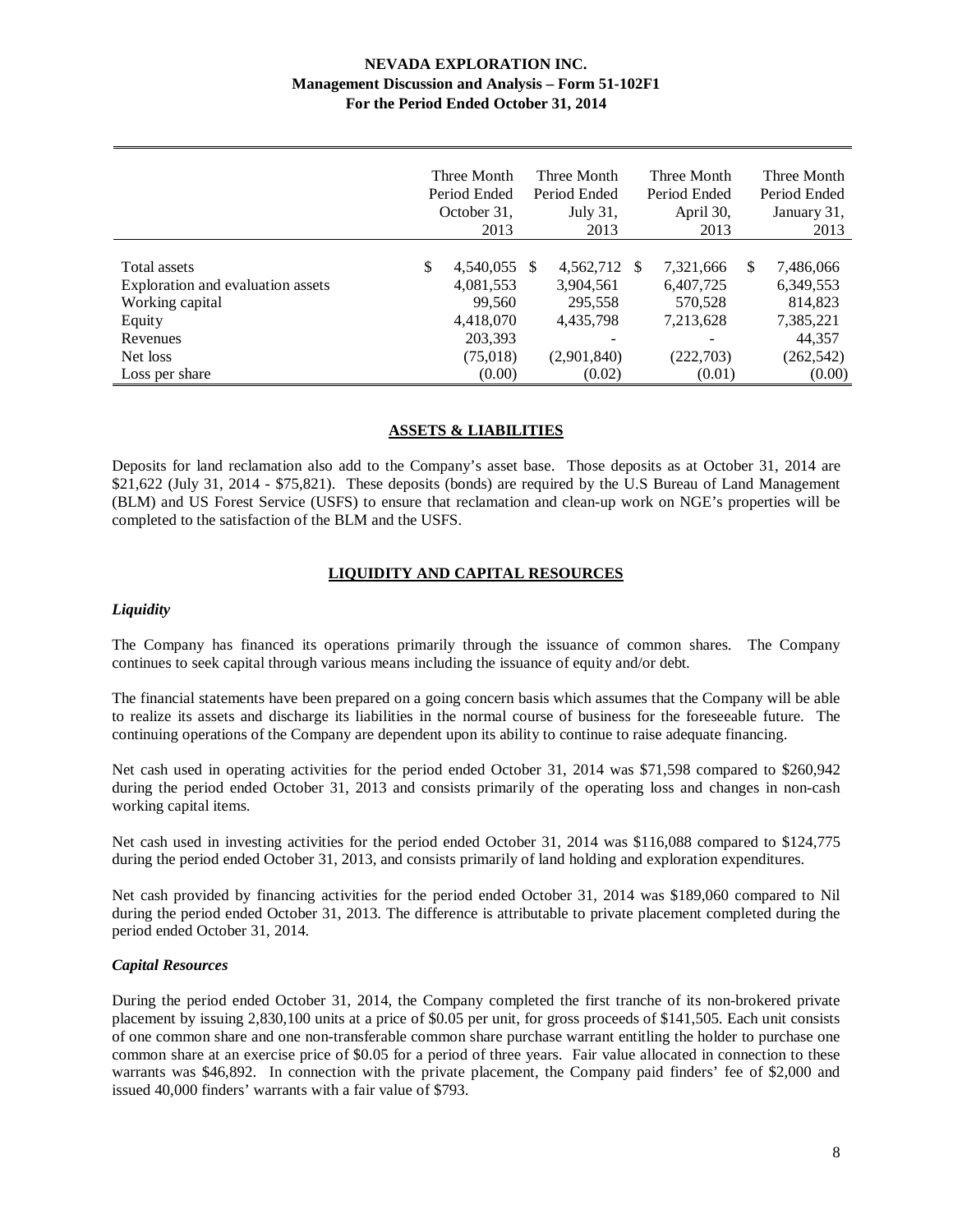As of October 31, 2014, the Company has a finance lease obligation for a leased vehicle, with blended monthly payments of principal and interest of \$44,314 (US\$39,316) and bearing interest at a rate of 2.90% per annum. The total portion representing interest is \$2,567. The total of principal repayments of the finance lease obligations that are due within the next one year is \$4,859, and the remaining portion for \$36,888 is due between fiscal year 2015 to 2019.

As of October 31, 2014 the Company has the following commitments:

- a) The Company has entered into a lease agreement for premises expiring on November 30, 2014. Lease commitments are US\$4,769 per month.
- b) The Company has various commitments relating to its exploration and evaluation assets as disclosed in Note 8 of its annual financial statements for the year ended April 30, 2014

### *Off Balance Sheet Arrangements*

As at October 31, 2014, NGE had no off balance sheet arrangements such as guaranteed contracts, contingent interests in assets transferred to an entity, derivative instrument obligations or any instruments that could trigger financing, market or credit risk to NGE.

#### **RELATED PARTY TRANSACTIONS**

During the period ended October 31, 2014, the Company:

i) paid or accrued \$22,325 in professional fees to a firm in which the Chief Financial Officer of the Company is a partner.

During the period ended October 31, 2013, the Company:

i) paid or accrued \$28,130 in professional fees to a firm in which the Chief Financial Officer of the Company is a partner.

The amounts of due to related parties included in accounts payable and accrued liabilities are as follows:

|                                                                 | October 31,<br>2014 | April 30,<br>2014 |
|-----------------------------------------------------------------|---------------------|-------------------|
| Due to a firm of which the Chief Financial Officer is a partner | 52.186 \$           | 28,598            |

### **KEY MANAGEMENT COMPENSATION**

Remuneration of key management of the Company was as follows:

|                 |   | Six Months<br>Ended<br>October 31,<br>2014 | Six Months<br>Ended<br>October 31,<br>2013 |
|-----------------|---|--------------------------------------------|--------------------------------------------|
| <b>Salaries</b> | S | 91,626                                     | 162,306                                    |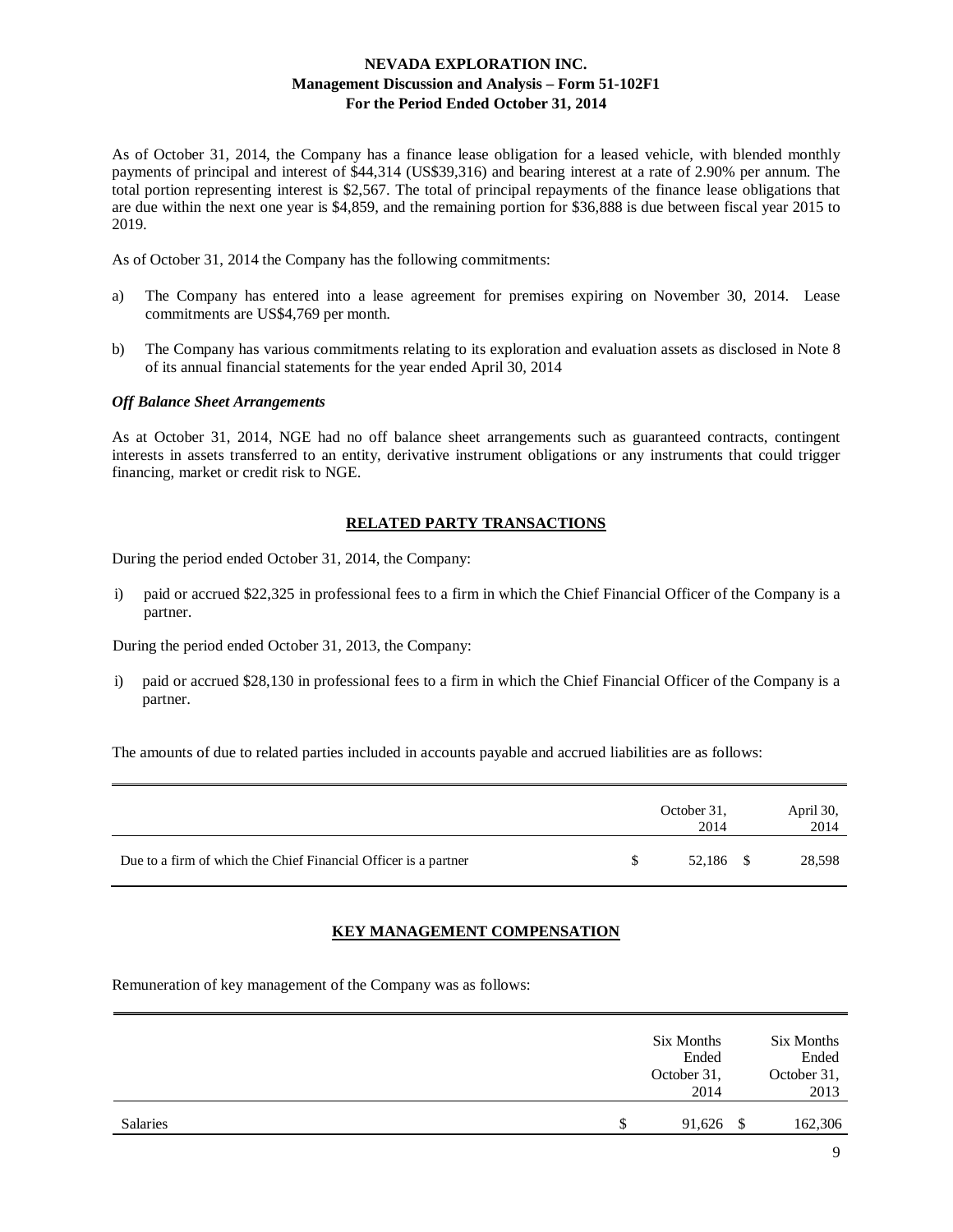The amount included in accounts payable and accrued liabilities which is due to key management personnel is as follows:

|                                 | October 31,<br>2014 | April 30,<br>2014 |
|---------------------------------|---------------------|-------------------|
| Due to key management personnel | 269,378 \$          | 174,020           |

### **DISCLOSURE OF OUTSTANDING SHARE DATA**

As at December 23, 2014, the Company has 130,896,000 common shares issued and outstanding and has the following stock options and warrants outstanding:

|                      | Number<br>of Options | Exercise<br>Price | <b>Expiry Date</b> |  |
|----------------------|----------------------|-------------------|--------------------|--|
| <b>Stock options</b> |                      |                   |                    |  |
|                      | 2,950,000            | 0.10              | December 31, 2015  |  |
|                      | 400,000              | 0.10              | August 9, 2016     |  |
|                      | 100,000              | 0.11              | September 25, 2017 |  |
|                      | 500,000              | 0.12              | December 4, 2017   |  |
|                      | 3,050,000            | 0.10              | March 2, 2019      |  |
|                      | 7,000,000            |                   |                    |  |
| Warrants             | 5,000,000            | 0.15              | December 24, 2014  |  |
|                      | 2,870,100            | 0.05              | August 19, 2017    |  |
|                      | 7,870,100            |                   |                    |  |

**Fully diluted:** 145,766,100

## **FINANCIAL INSTRUMENTS AND FINANCIAL RISK FACTORS**

#### *Risk Management Policies*

The Company is exposed to risk due to the nature of its financial instruments. Risk management is the responsibility of management and the Company did not use derivative instruments.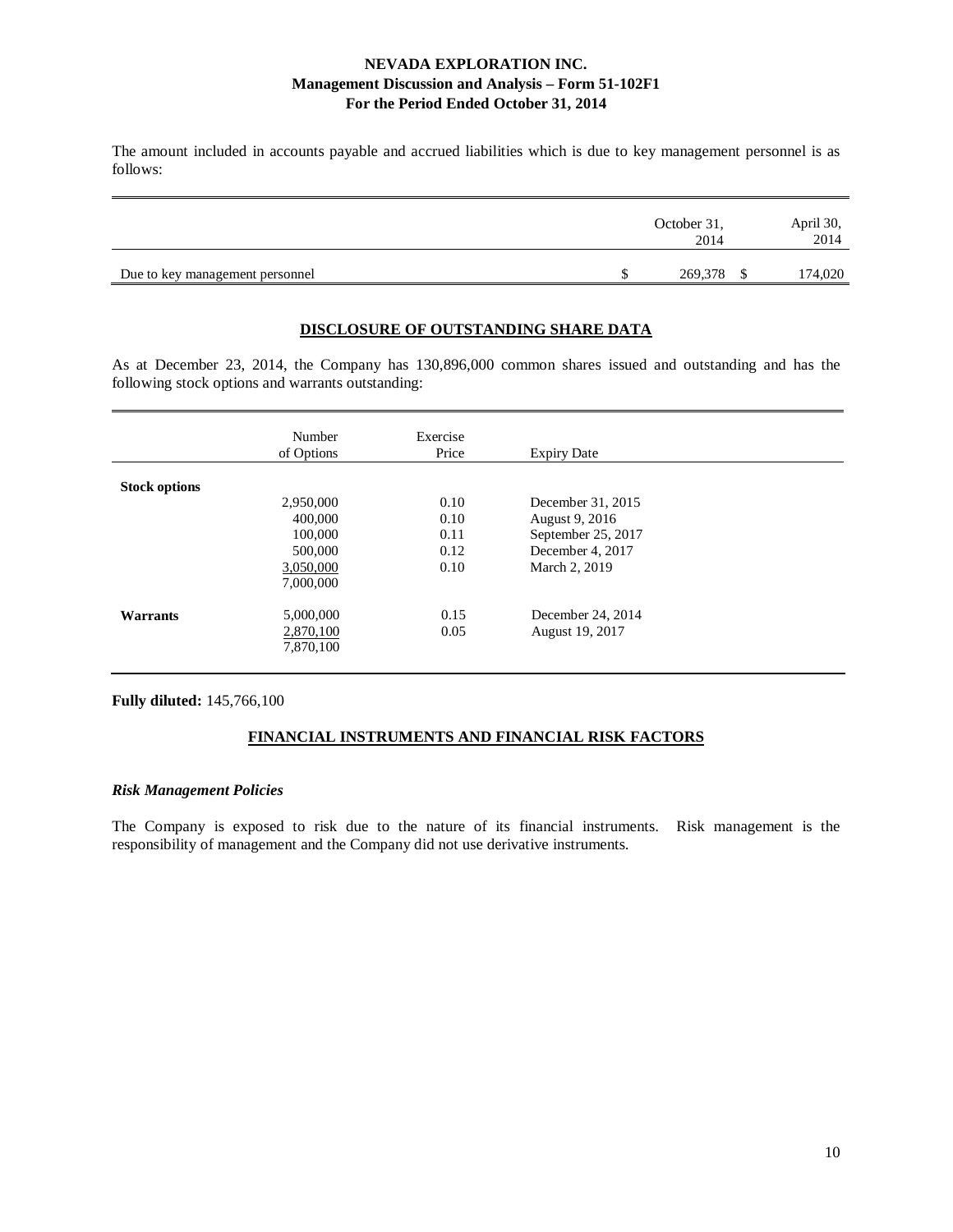#### *Fair Value*

Financial instruments measured at fair value are classified into one of three levels in the fair value hierarchy according to the relative reliability of the inputs used to estimate the fair values. The three levels of the fair value hierarchy are:

- Level 1 Unadjusted quoted prices in active markets for identical assets or liabilities;
- Level 2 Inputs other than quoted prices that are observable for the asset or liability either directly or indirectly; and
- Level 3 Inputs that are not based on observable market data.

Short term investments are measured at level 1 of the fair value hierarchy. The fair value of short term investments is measured at the market price of the common shares held at the measurement date. The carrying value of cash, accounts receivable (excluding GST receivable), deposits and bonds, finance lease obligations and accounts payable and accrued liabilities approximated their fair value because of the short-term nature of these instruments.

#### *Financial Risk Factors*

The Company's risk exposures and the impact on the Company's financial instruments are summarized below:

#### *Credit risk*

Credit risk is the risk of loss associated with a counterparty's inability to fulfill its payment obligations. The Company's credit risk is primarily attributable to cash. Management believes that the credit risk concentration with respect to cash is remote as it maintains accounts with highly-rated financial institutions.

#### *Liquidity risk*

Liquidity risk is the risk that the Company will not be able to meet its financial obligations as they fall due. The Company manages liquidity risk through the management of its capital structure and financial leverage, as outlined in the discussion on capital management. It also manages liquidity risk by continuously monitoring actual and projected cash flows. The Board of Directors reviews and approves the Company's operating and capital budgets, as well as any material transactions out of the normal course of business.

As at October 31, 2014, the Company had a cash balance of \$25,792 (April 30, 2014 - \$22,603) to settle current liabilities of \$421,622 (April 30, 2014 - \$281,426). The Company will require financing from lenders, shareholders and other investors to generate sufficient capital to meet its short term business requirements.

#### *Market risk*

Market risk is the risk of loss that may arise from changes in market factors such as interest rates, foreign exchange rates, and commodity and equity prices.

(a) Interest rate risk

The Company is exposed to interest rate risk to the extent that the cash maintained at the financial institutions is subject to floating rate of interest. The interest rate risks on cash, deposits, and bonds, and on the Company's finance lease obligations are not considered significant.

(b) Foreign currency risk

The Company is exposed to financial risk arising from fluctuations in foreign exchange rates and the degree of volatility of these rates. A significant portion of the Company's expenses is denominated in US dollars. Consequently, certain assets, liabilities and operating expenses are exposed to currency fluctuations. The Company does not use derivative instruments to reduce its exposure to foreign currency risk.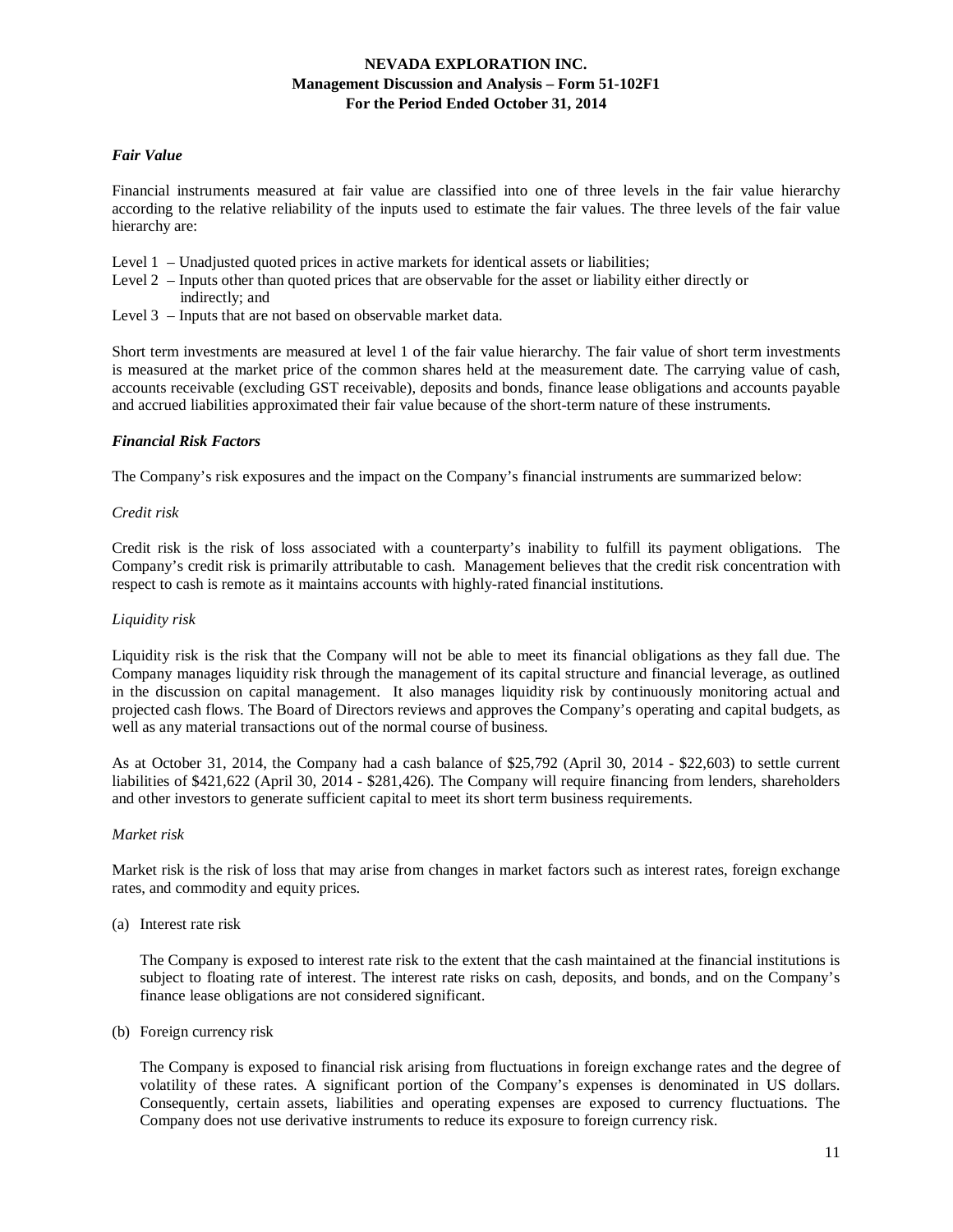Net assets denominated in foreign currency and the Canadian dollars equivalent at October 31, 2014 are as follows:

|                                                                                        | <b>CDN</b>                                              | <b>USD</b>                                     |
|----------------------------------------------------------------------------------------|---------------------------------------------------------|------------------------------------------------|
| Current assets<br>Non-current assets<br>Current liabilities<br>Non-current liabilities | \$<br>44.469<br>S<br>3,368,330<br>(270,793)<br>(36,888) | 39,454<br>2,988,493<br>(240, 256)<br>(32, 729) |
|                                                                                        | \$<br>3,105,118<br>\$                                   | 2,754,962                                      |

#### *Net exposure*

Based on the above net exposures as at October 31, 2014, and assuming all other variables remain constant, a 1% change in the value of the US dollar against the Canadian dollar would result in an increase/decrease of \$31,051 in profit or loss.

### **CAPITAL DISCLOSURES**

In order to maintain its capital structure, the Company, is dependent on equity funding and when necessary, raises capital through the issuance of equity instruments, primarily comprised of common shares and incentive stock options. In the management of capital, the Company includes the components of equity as well as cash.

The Company prepares annual estimates of exploration expenditures and monitors actual expenditures compared to the estimates to ensure that there is sufficient capital on hand to meet ongoing obligations. The Company's investment policy is to invest any excess cash in highly liquid short-term deposits with terms of one year or less and which can be liquidated after thirty days without interest penalty. The Company currently has insufficient capital to fund its exploration programs and is reliant on completing equity financings to fund further exploration. The Company is not subject to any externally imposed capital requirements.

There were no changes in the Company's approach to capital management during the period ended October 31, 2014.

### *Financial liabilities*

Accounts payable and accrued liabilities, and finance lease obligations are classified as financial liabilities and are measured at face value. Management has determined that the face value of financial liabilities approximates fair value due to the expected short-term maturity of the debts.

The Company's financial liabilities primarily constitute trade payables owing to both arms' length and related parties. These are unsecured and, excepting normal trade credit terms, are due on demand.

The Company believes the fair value of its financial liabilities approximate their carrying values primarily due to their short-term nature. There are no quoted market prices from active markets for any of the financial liabilities held by the Company and thus fair values were assessed using valuation techniques consistent with International Financial Reporting Standards. The Company intends to reduce its financial liabilities by re-financing through additional share issuances.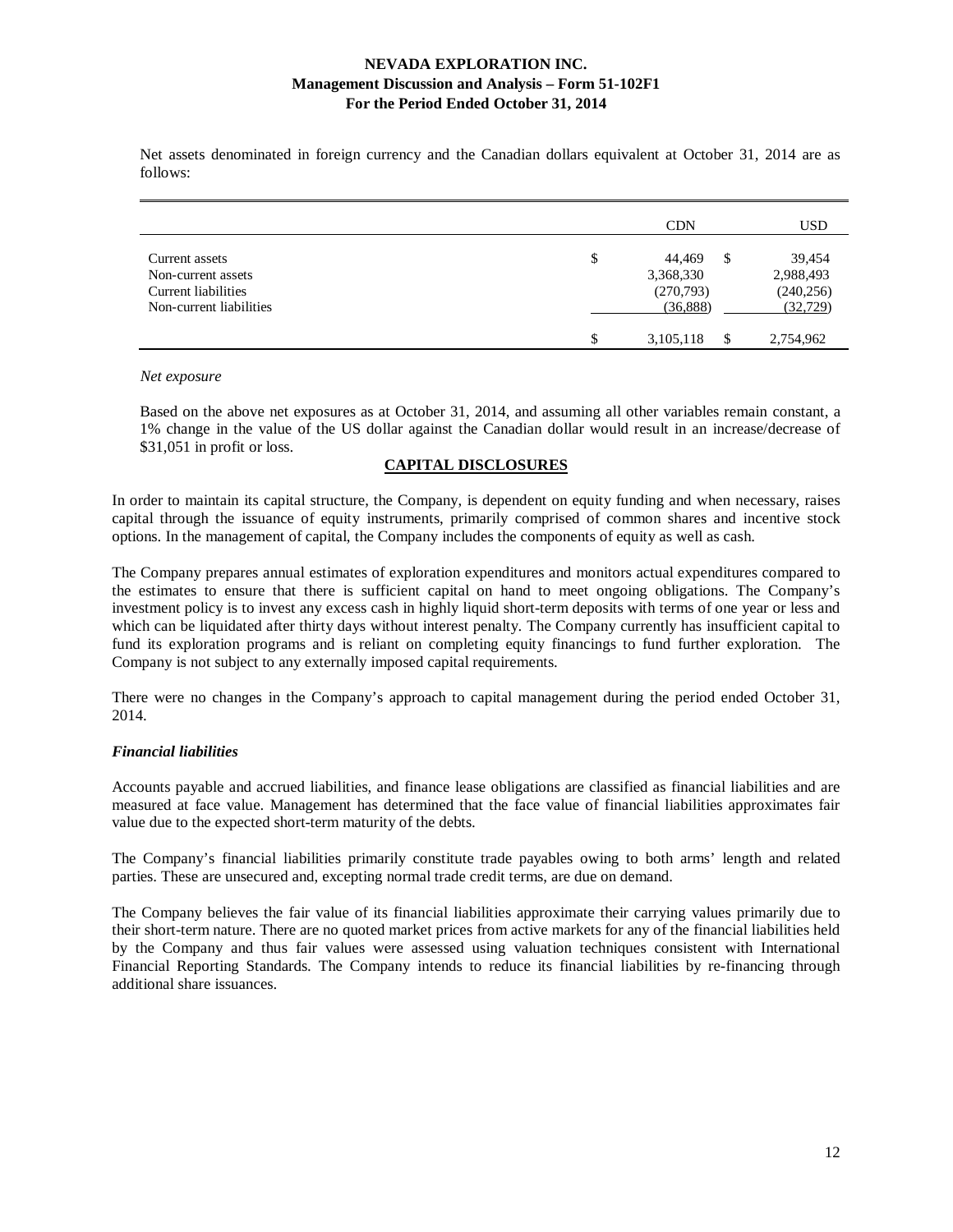### **RISKS AND UNCERTAINTIES**

In conducting its business of mineral exploration, NGE is subject to a wide variety of known and unknown risks, uncertainties and other factors which may affect the results, performance or achievement of the Company. Such risks and factors include, among others: risks related to the actual results of current and future exploration activities; future prices for gold, silver, and other commodities; environmental risks and hazards; the Company's lack of substantial revenue; the Company's ongoing need to raise money through equity financings; increases to operating, labour, and supply costs; and changes to government regulation, taxes, and fees. Although the Company attempts to identify and plan for these important factors that could affect results materially, the Company cautions the reader that the above list of risk factors is not exhaustive there may be other factors that cause results to differ from anticipated, estimated, or intended results. Ultimately, there can be no guarantee that the Company will be successful in making an economic mineral discovery.

# **LIST OF DIRECTORS AND OFFICERS**

Wade A. Hodges, CEO, Chairman and Director Cyrus Driver, CFO and Director Kenneth Tullar, COO and Director Jennifer Boyle, Director Dr. John E. Larson, Director James Buskard, President

### **GOING CONCERN OF OPERATIONS**

During the period ended October 31, 2014, the Company incurred a comprehensive loss of \$1,494,237 (2013 –  $$2,976,858)$  and as at that date, the Company had accumulated deficit of \$14,489,449 (April 30, 2014 – \$13,088,950), a working capital deficiency of \$371,244 (April 30, 2014 - \$260,942) and negative cash flows from operations of \$71,598 (2013 – negative cash flow of \$260,942). These factors create material uncertainties that may cast substantial doubt upon the Company's ability to continue as a going concern.

As is common with junior mining companies, the Company continues to seek capital through various means including the issuance of equity and/or debt to finance its on-going and planned exploration activities and to cover administrative costs.

In order to continue as a going concern and to meet its corporate objectives, the Company will require additional financing through debt or equity issuances or other available means. Although the Company has been successful in the past in obtaining financing, there is no assurance that it will be able to obtain adequate financing in the future or that such financing will be on terms advantageous to the Company.

Recovery of the carrying value of the mining claims and related deferred exploration expenditures are dependent upon the discovery of economically recoverable resources, the ability of the Company to develop necessary financing to continue exploration and development, the ability of the Company to secure and maintain title and beneficial interest in the properties, entering into agreements with others to explore and develop the properties and upon future profitable production or proceeds from disposition of such properties.